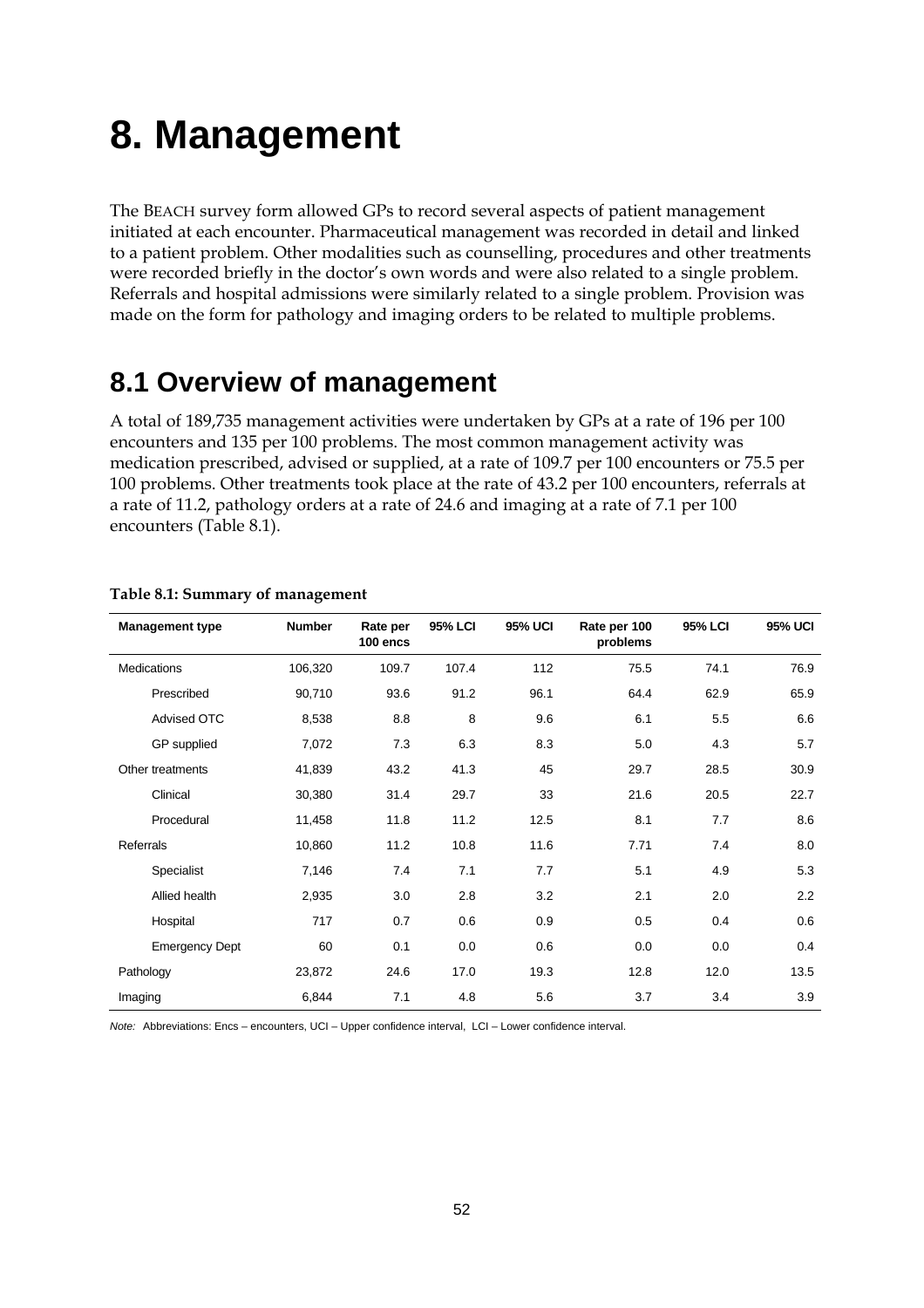Another perspective emerges in analysis of the number of encounters or problems managed for which at least one form of management was initiated by the GP. For example, at least one medication was given at more than two-thirds of encounters and for 59.1% of problems. At least one non-pharmacological treatment was given at 34.5% of encounters and for 26.8% of problems. A referral was made in 10,258 encounters (10.6%) and for 7.6% of problems. At least one investigation was ordered at 18.1% of encounters and for 14.2% of problems. These were most commonly pathology orders, which occurred at 13.2% of encounters (10.0% of problems). Imaging orders occurred less frequently at 6.3% of encounters and for 4.5% of problems (Table 8.2).

| <b>Treatment type</b>                      | Number of<br>encounters | % total encs <sup>(a)</sup><br>$(N=96,901)$ | Number of<br>problems | % total probs <sup>(a)</sup><br>$(N=140,824)$ |
|--------------------------------------------|-------------------------|---------------------------------------------|-----------------------|-----------------------------------------------|
| At least one treatment type                | 81,025                  | 83.6                                        | 106,812               | 75.8                                          |
| At least one medication                    | 66,610                  | 68.7                                        | 83,282                | 59.1                                          |
| At least one prescription                  | 58,136                  | 60.0                                        | 72,204                | 51.3                                          |
| At least one OTC advised                   | 7,623                   | 7.9                                         | 7,779                 | 5.5                                           |
| At least one GP supplied                   | 5,415                   | 5.6                                         | 5,684                 | 4.0                                           |
| At least one non-pharmacological treatment | 33,411                  | 34.5                                        | 37,692                | 26.8                                          |
| At least one clinical treatment            | 24,758                  | 25.5                                        | 27,832                | 19.8                                          |
| At least one therapeutic procedure         | 10,506                  | 10.8                                        | 10,805                | 7.7                                           |
| At least one referral                      | 10,258                  | 10.6                                        | 10,640                | 7.6                                           |
| At least one referral to a specialist      | 6,860                   | 7.1                                         | 7,084                 | 5.0                                           |
| At least one referral to allied health     | 2,850                   | 2.9                                         | 2,866                 | 2.0                                           |
| At least one referral to hospital          | 708                     | 0.7                                         | 717                   | 0.5                                           |
| At least one referral to emergency dept    | 60                      | 0.1                                         | 60                    | 0.0                                           |
| At least one investigation                 | 17,532                  | 18.1                                        | 19,387                | 14.2                                          |
| At least one pathology order               | 12,831                  | 13.2                                        | 14,131                | 10.0                                          |
| At least one imaging order                 | 6,123                   | 6.3                                         | 6,317                 | 4.5                                           |

#### **Table 8.2: Encounters and problems in which treatments occurred**

(a) Column per cent will not total 100% as multiple events may occur in one encounter or in the management of one problem at encounter.